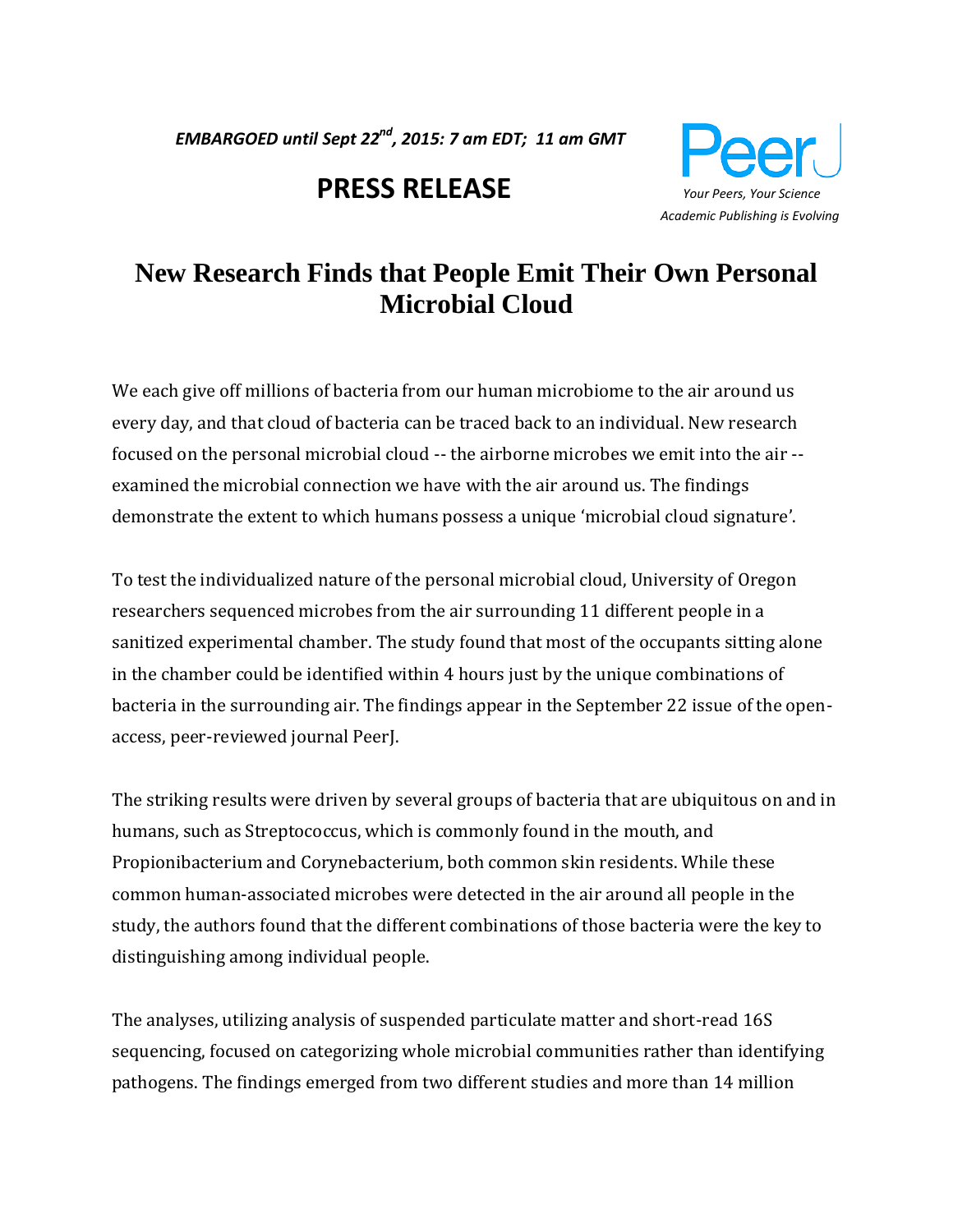sequences representing thousands of different types of bacteria found in the 312 samples from air and dust from the experimental chamber.

"We expected that we would be able to detect the human microbiome in the air around a person, but we were surprised to find that we could identify most of the occupants just by sampling their microbial cloud," said lead author James F. Meadow, a postdoctoral researcher formerly from the Biology and the Built Environment Center at the University of Oregon.

"Our results confirm that an occupied space is microbially distinct from an unoccupied one, and and demonstrate for the first time that individuals release their own personalized microbial cloud," the authors concluded.

The research sheds light on the extent to which we release our human microbiome to our surrounding environment, and might help understand the mechanisms involved in the spread of infectious diseases in buildings. The results also suggest potential forensic applications, for example to identify or determine where a person has been, though it is unclear whether individual occupants can be detected in a crowd of other people.

### **###**

# **Media:**

**Zip file** of high resolution images of the infographic (in PDF and JPEG format) and a PDF of this press release: [http://static.peerj.com/pressReleases/2015/1258\\_media.zip](http://static.peerj.com/pressReleases/2015/1258_media.zip)

**Direct link to the Infographic**[: http://static.peerj.com/infographic/2015/personal-microbial](http://static.peerj.com/infographic/2015/personal-microbial-cloud/personal-microbial-cloud.pdf)[cloud/personal-microbial-cloud.pdf](http://static.peerj.com/infographic/2015/personal-microbial-cloud/personal-microbial-cloud.pdf)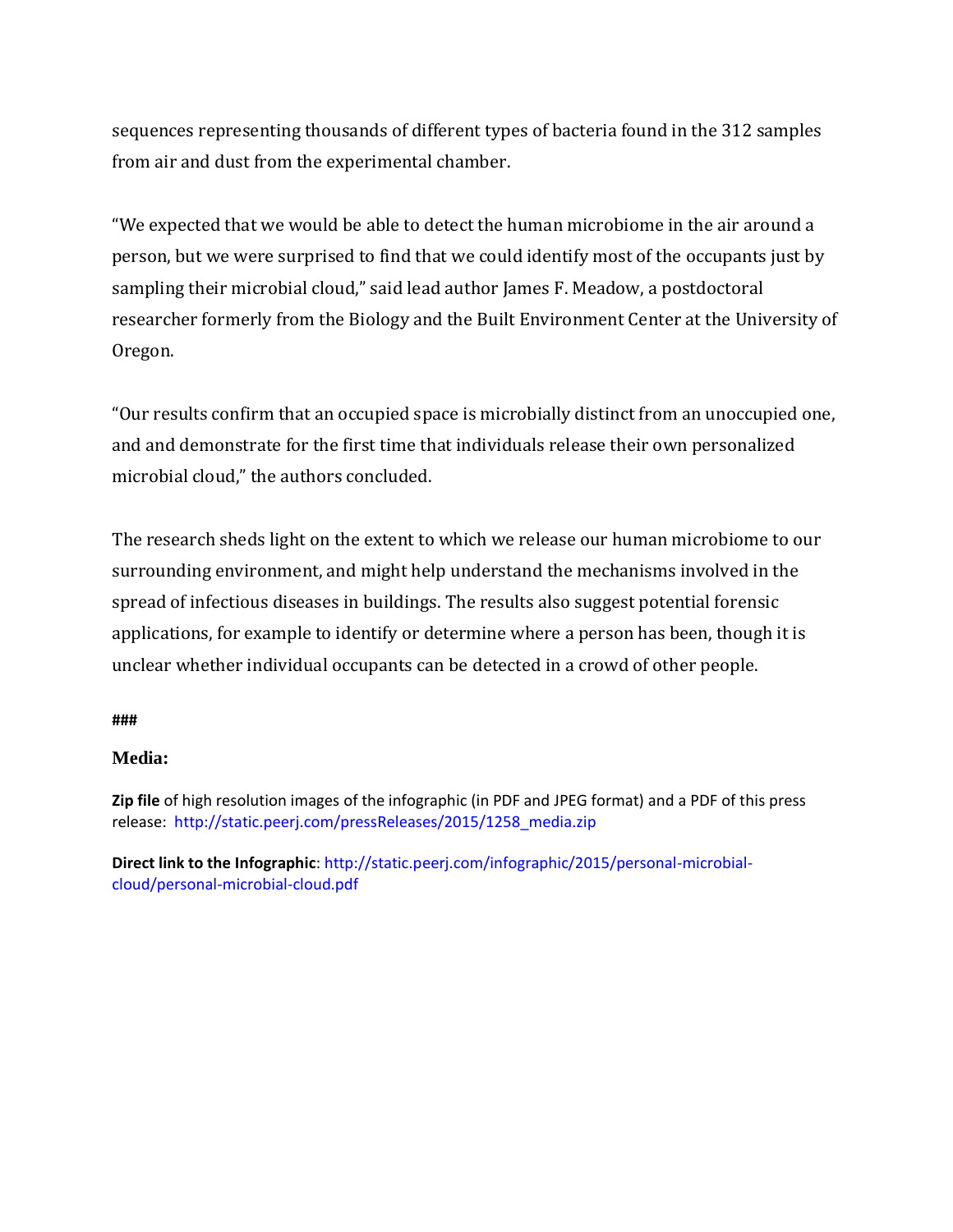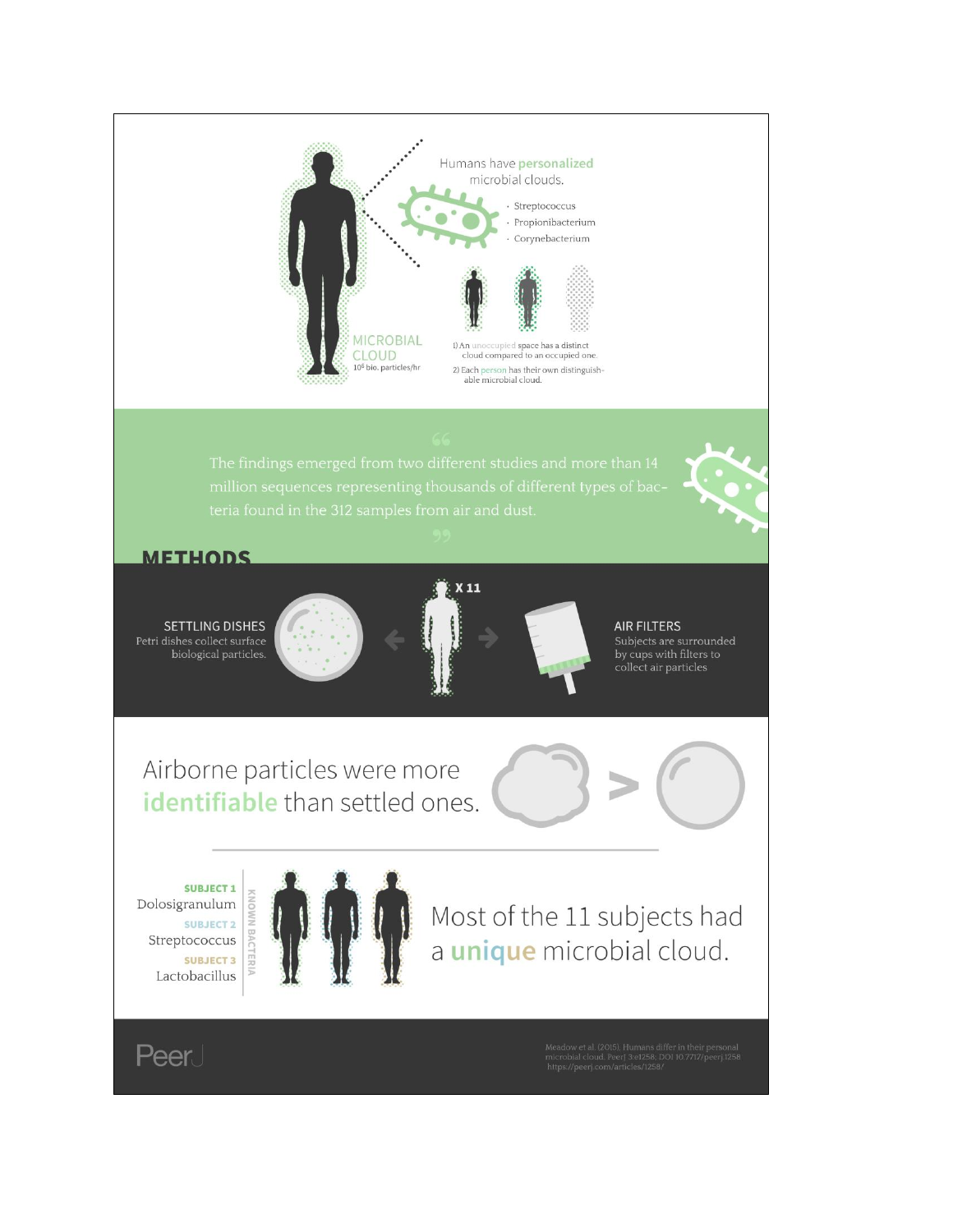**Title**: Infographic of the study.

**Image Info:** License - CC BY4.0. Image created by Viputheshwar Sitaraman, of [Draw Science.](http://drawscience.org/) Also view this graphical abstract at [pub.drawscience.org/2015/09/meadow](http://pub.drawscience.org/2015/09/meadow)

## **###**

# **EMBARGOED until Sept 22nd 2015: 7 am EDT; 11 am GMT (i.e. the date of publication)**

**PDF of this Press Release:** [http://static.peerj.com/pressReleases/2015/Press\\_Release\\_Meadow.pdf](http://static.peerj.com/pressReleases/2015/Press_Release_Meadow.pdf)

**Link to the Press Preview of the Original Article (this link should only be used BEFORE the embargo ends):** <http://static.peerj.com/press/previews/2015/09/1258.pdf> Note: this is an author proof and so may change slightly before publication.

**Link to the Published Version of the article** (quote this link in your story – the link will ONLY work **after** the embargo lifts):<https://peerj.com/articles/1258> - your readers will be able to **freely** access this article at this URL.

### **Citation to the article**:

Meadow JF, Altrichter AE, Bateman AC, Stenson J, Brown G, Green JL, Bohannan BJM. (2015) Humans differ in their personal microbial cloud. **PeerJ 3:e125[8 https://dx.doi.org/10.7717/peerj.1258](https://dx.doi.org/10.7717/peerj.1258)**

**Peer Review History:** The peer-review history of this article will be made public at the time of publication. To access the review history before publication emai[l press@peerj.com](mailto:press@peerj.com)

### **###**

### **About PeerJ:**

PeerJ is an Open Access publisher of peer reviewed articles, which offers researchers a lifetime publication plan, for a single low price, providing them with the ability to openly publish all future articles for free. PeerJ is based in San Francisco, CA and London, UK and can be accessed at <https://peerj.com/>. PeerJ's mission is to help the world efficiently publish its knowledge.

All works published in PeerJ are Open Access and published using a Creative Commons license (CC-BY 4.0). Everything is immediately available—to read, download, redistribute, include in databases and otherwise use—without cost to anyone, anywhere, subject only to the condition that the original authors and source are properly attributed.

*PeerJ* has an Editorial Board of over 1,100 respected academics, including 5 Nobel Laureates. PeerJ was the recipient of the 2013 ALPSP Award for Publishing Innovation.

PeerJ Media Resources (including logos) can be found at:<https://peerj.com/about/press/>

#### **###**